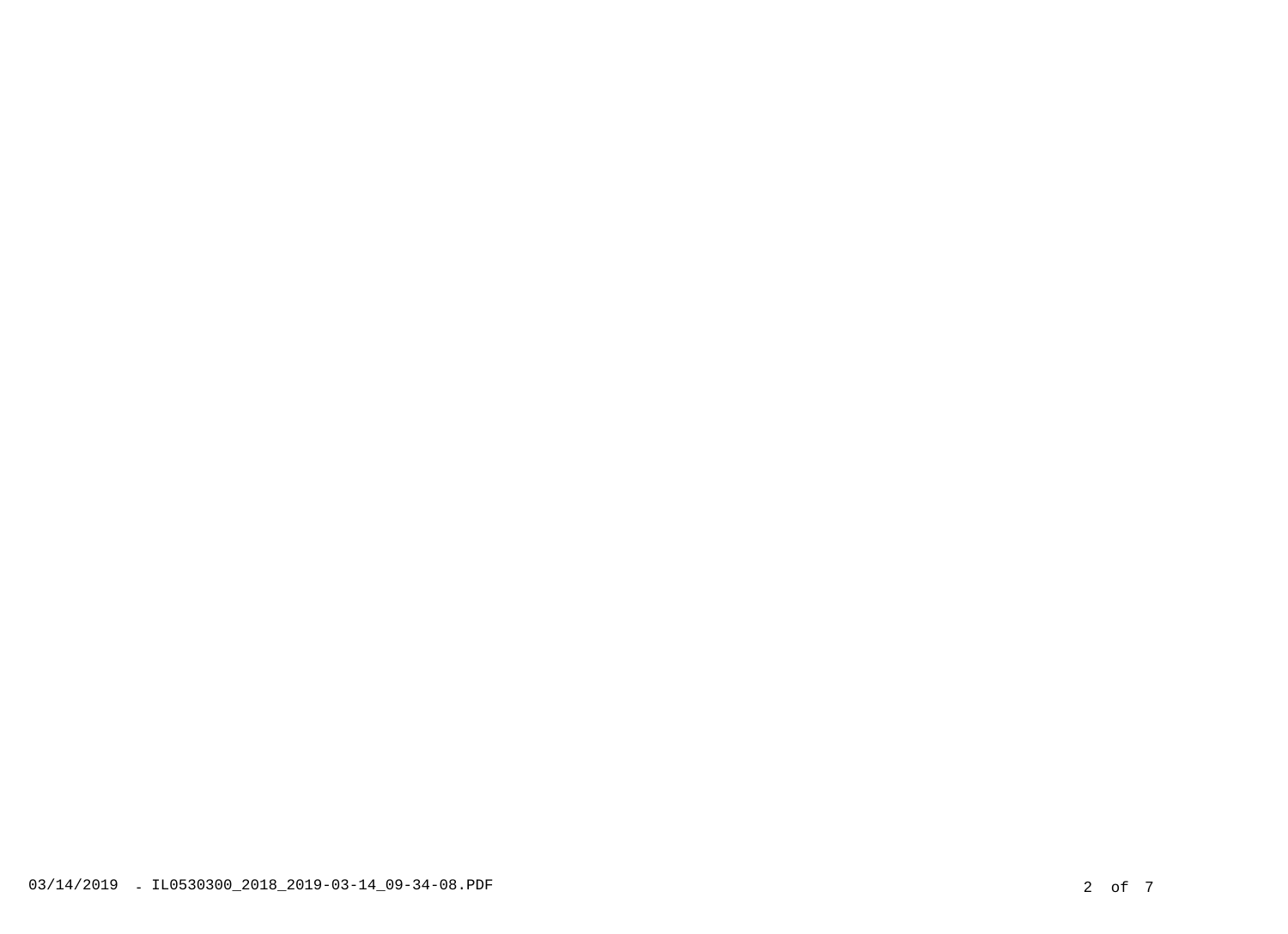### Source Water Information

| Source Water Name | Type of Water | Report Status Location |                                |
|-------------------|---------------|------------------------|--------------------------------|
| WELL 6 (47532)    | GM            |                        | 0.5 BLOCK EAST OF VILLAGE HALL |
| WELL 7 (47533)    | GM            |                        | IN TP02 AT CLARK & PEORIA ST   |
| WELL 8 (01207)    | GM            |                        | LOCATED 400 FEET SW OF WELL 7  |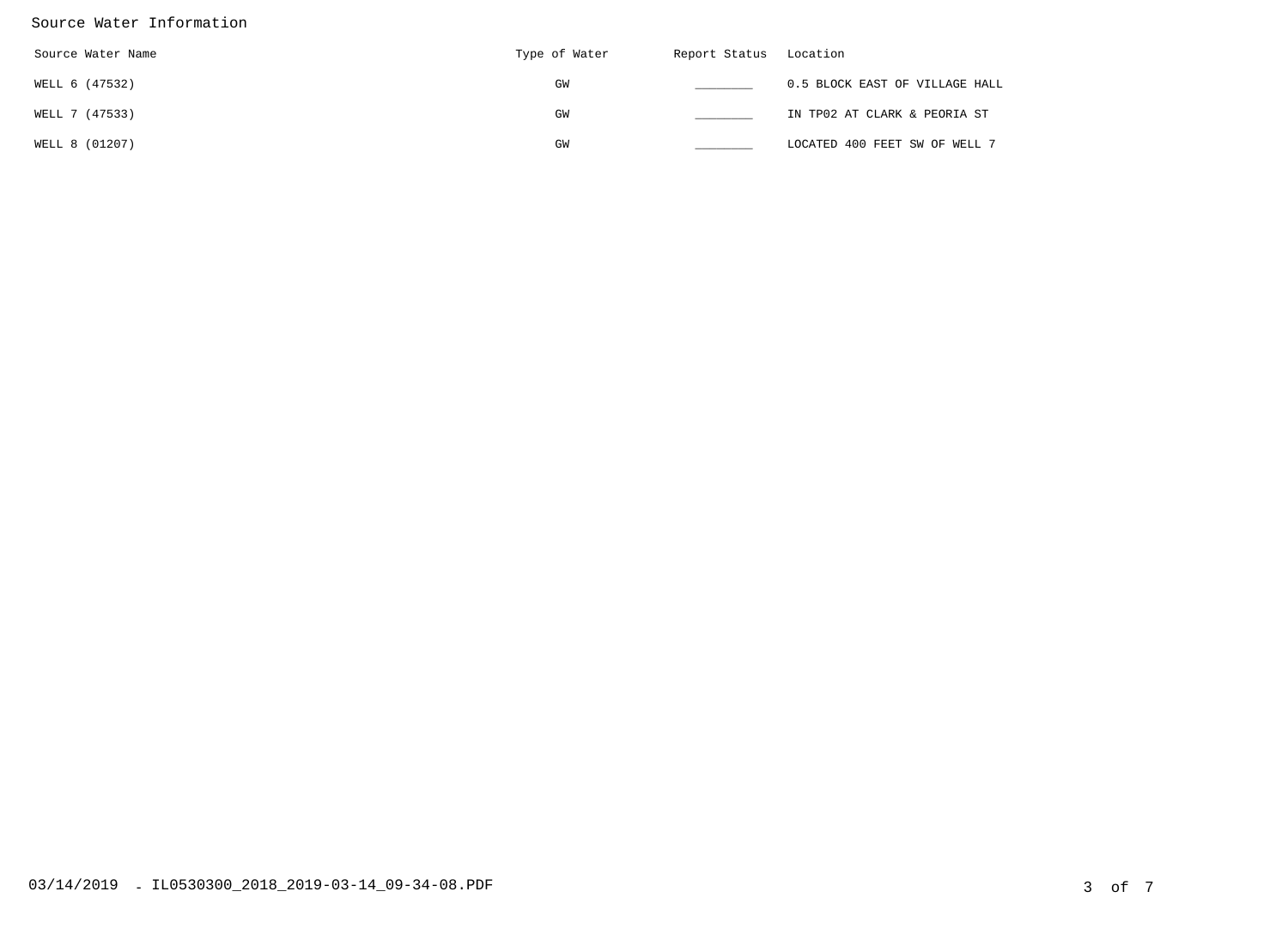#### Source Water Assessment

We want our valued customers to be informed about their water quality. If you would like to learn more, please feel welcome to attend any of our regularly scheduled meetings. The source water assessment for our supply has been completed by the Illinois EPA. If you would like a copy of this information, please stop. To view a summary version of the completed Source Water Assessments, including: Importance of Source Water; Susceptibility to Contamination Determination; and documentation/recommendation of Source Water Protection Efforts, you may access the Illinois EPAwebsite at http://www.epa.state.il.us/cgi-bin/wp/swap-fact-sheets.pl.by City Hall or call our water operator at 815-686-2462

Source of Water: PIPER CITYTo determine Piper City's susceptibility to groundwater contamination, a Well Site Survey, published in 1991 by the Illinois EPA, and Source Water Protection Plan were reviewed. Based on the information contained in these documents, seven potential sources of groundwater contaminationare present that could pose a hazard to groundwater pumped by the Piper City community water supply wells. These include Brenton TWP, Meir Oil Co., Hitchen's Oil Co., Phillips Service Center, Green Street Car, Phillips Oil Co., and unknown above ground storage tank. Based on information provided byPiper City's water supply officials, Ford Central C.U.S.D. #8 in the above site table has changed its name to Tri Point C.U.S.D. 6J.Based upon this information, the Illinois EPA has determined that Piper City Wells #6, #7, and #8 are not susceptible to IOC, VOC, or SOC contamination. This determination is based on a number of criteria including: monitoring conducted at the wells; monitoring conducted at the entry point to the distribution system; and the available hydrogeologic data for the wells.In anticipation of the U.S. EPA's proposed Ground Water Rule, the Illinois EPA has determined that Piper City's community water supply wells are not vulnerable to viral contamination. This determination is based upon the evaluation of the following criteria during theVulnerability Waiver Process: the community's wells are properly constructed with sound integrity and proper site conditions; there is a hydrogeologic barrier that restricts pathogen movement; all potential routes and sanitary defects have been mitigated such that the source water is adequately protected; monitoring data did not indicate a history of disease outbreak; and the sanitary survey of the water supply did not indicate a viral contamination threat.However, having stated this, the U.S. EPA is proposing to require States to identify systems in karst, gravel and fractured rock aquifer systems as sensitive. Water systems utilizing these aquifer types would be required to perform routine source water monitoring. Because the community's wells are constructed in a confined aquifer, which should provide an adequate degree of protection to prevent the movement of pathogens into the wells, well hydraulicswere not considered to be a significant factor in the vulnerability determination.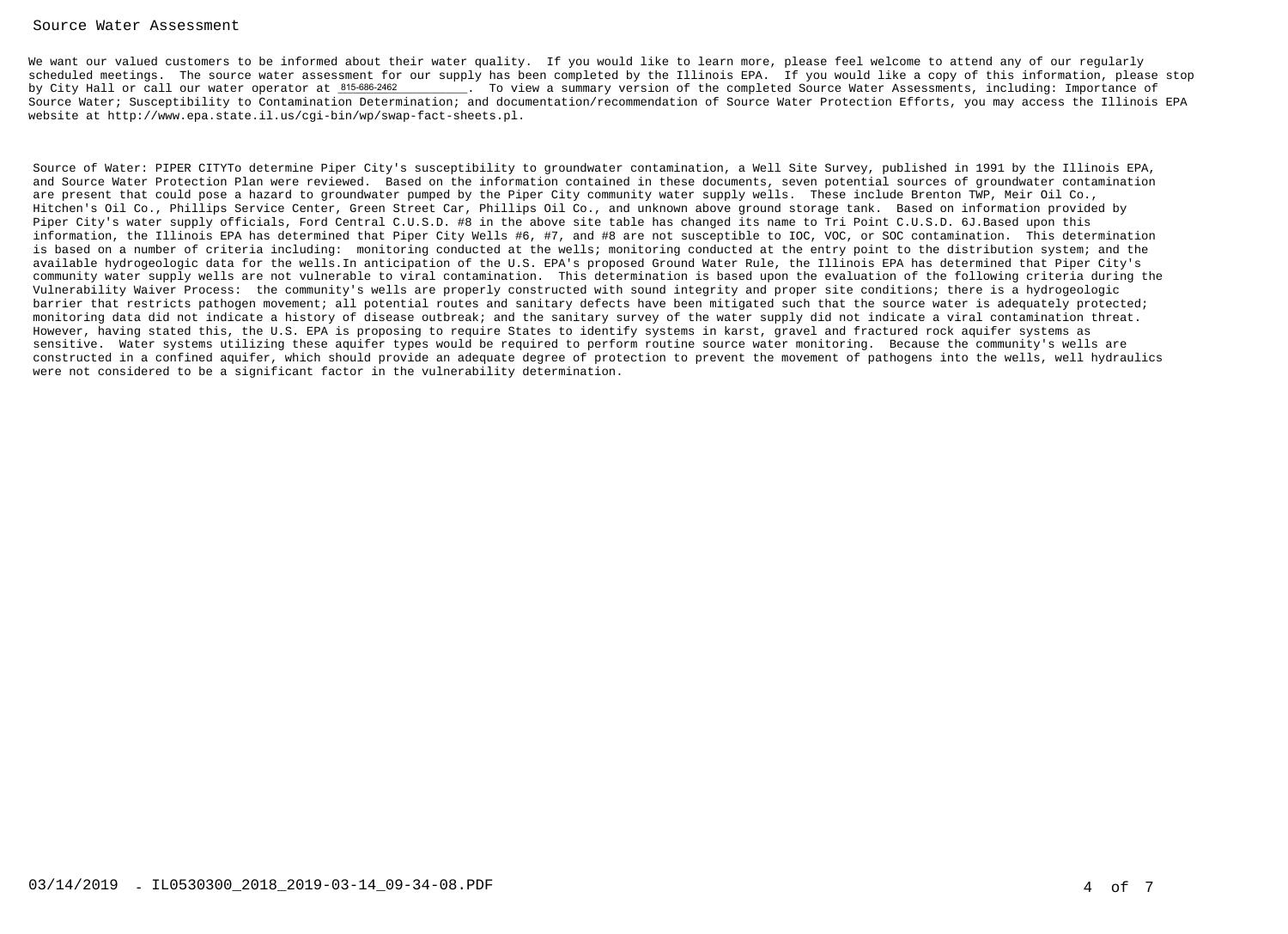#### **2018Regulated Contaminants Detected**

#### **Coliform Bacteria**

| Maximum<br>Contaminant Level<br>Goal | Maximum<br>Contaminant<br>Level | Positive | Total Coliform   Highest No. of Fecal Coliform or E.<br>Coli Maximum<br>Contaminant Level | Total No. of<br>Positive E. Coli or<br>Fecal Coliform<br>Samples | Violation Likely Source of Contamination |
|--------------------------------------|---------------------------------|----------|-------------------------------------------------------------------------------------------|------------------------------------------------------------------|------------------------------------------|
|                                      | . positive<br>monthly sample.   |          |                                                                                           |                                                                  | Naturally present in the environment.    |

#### **Lead and Copper**

Definitions:

 Action Level Goal (ALG): The level of a contaminant in drinking water below which there is no known or expected risk to health. ALGs allow for a margin ofsafety.

Action Level: The concentration of a contaminant which, if exceeded, triggers treatment or other requirements which a water system must follow.

| Lead and Copper | Date Sampled | MCLG | Action Level<br>(AL | 90th<br>Percentile | # Sites Over<br>AL | Units | Violation | Likely Source of Contamination                                                                                |
|-----------------|--------------|------|---------------------|--------------------|--------------------|-------|-----------|---------------------------------------------------------------------------------------------------------------|
| Copper          | 2018         |      | ⊥. ડ                | 0.162              |                    | ppm   |           | Erosion of natural deposits; Leaching from<br>wood preservatives; Corrosion of household<br>plumbing systems. |

#### **Water Quality Test Results**

| Definitions:                                    | The following tables contain scientific terms and measures, some of which may require explanation.                                                                                                                                                                         |
|-------------------------------------------------|----------------------------------------------------------------------------------------------------------------------------------------------------------------------------------------------------------------------------------------------------------------------------|
| Avq:                                            | Requlatory compliance with some MCLs are based on running annual average of monthly samples.                                                                                                                                                                               |
| Level 1 Assessment:                             | A Level 1 assessment is a study of the water system to identify potential problems and determine (if possible) why<br>total coliform bacteria have been found in our water system.                                                                                         |
| Level 2 Assessment:                             | A Level 2 assessment is a very detailed study of the water system to identify potential problems and determine (if<br>possible) why an E. coli MCL violation has occurred and/or why total coliform bacteria have been found in our water<br>system on multiple occasions. |
| Maximum Contaminant Level or MCL:               | The highest level of a contaminant that is allowed in drinking water. MCLs are set as close to the MCLGs as feasible<br>using the best available treatment technology.                                                                                                     |
|                                                 | Maximum Contaminant Level Goal or MCLG: The level of a contaminant in drinking water below which there is no known or expected risk to health. MCLGs allow<br>for a margin of safety.                                                                                      |
| Maximum residual disinfectant level or<br>MRDL: | The highest level of a disinfectant allowed in drinking water. There is convincing evidence that addition of a<br>disinfectant is necessary for control of microbial contaminants.                                                                                         |
| Maximum residual disinfectant level             | The level of a drinking water disinfectant below which there is no known or expected risk to health. MRDLGs do not                                                                                                                                                         |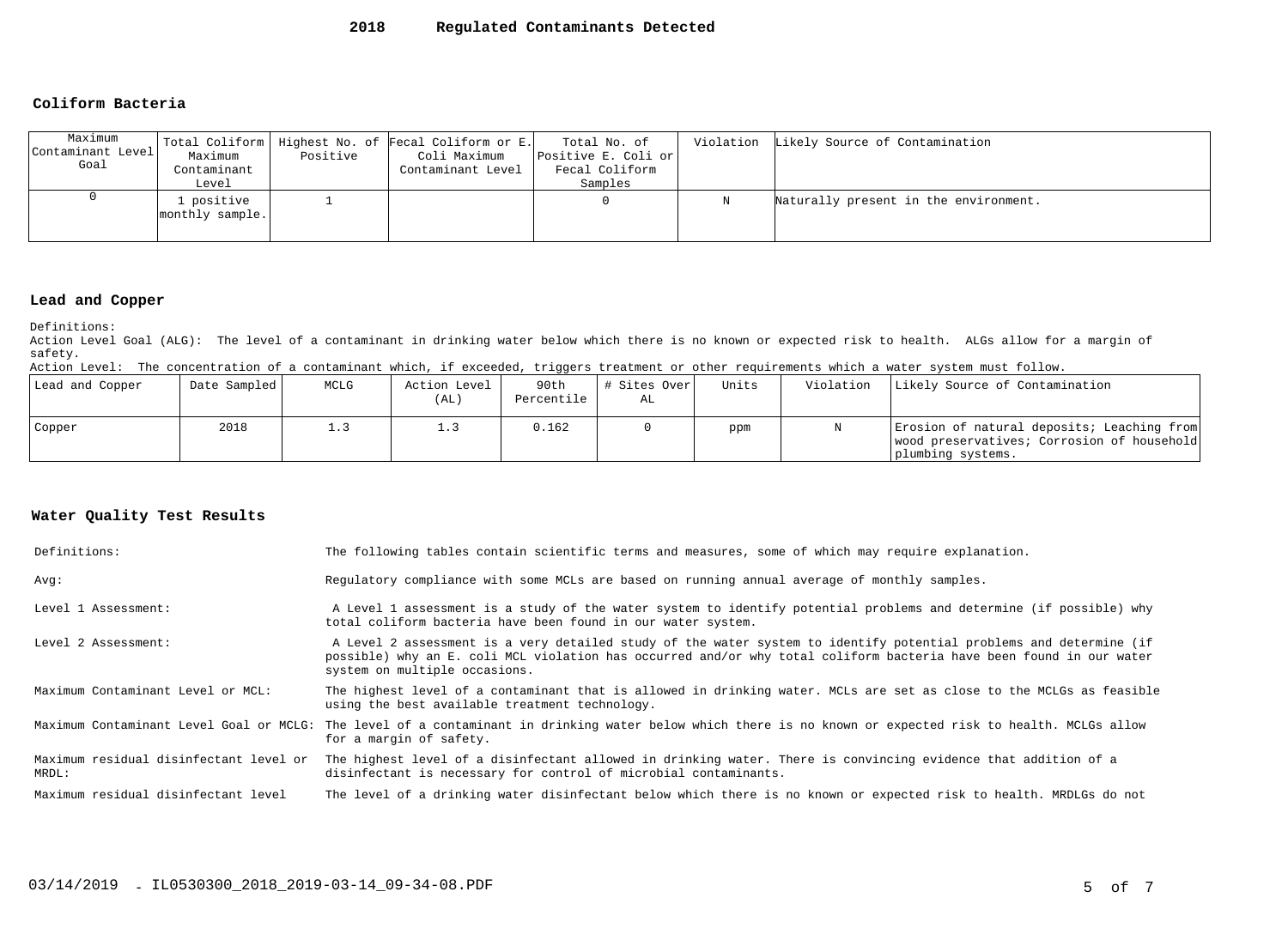## **Water Quality Test Results**

| goal or MRDLG:             | reflect the benefits of the use of disinfectants to control microbial contaminants.     |
|----------------------------|-----------------------------------------------------------------------------------------|
| na:                        | not applicable.                                                                         |
| $m$ rem:                   | millirems per year (a measure of radiation absorbed by the body)                        |
| ppb:                       | micrograms per liter or parts per billion - or one ounce in 7,350,000 gallons of water. |
| ppm:                       | milligrams per liter or parts per million - or one ounce in 7,350 gallons of water.     |
| Treatment Technique or TT: | A required process intended to reduce the level of a contaminant in drinking water.     |